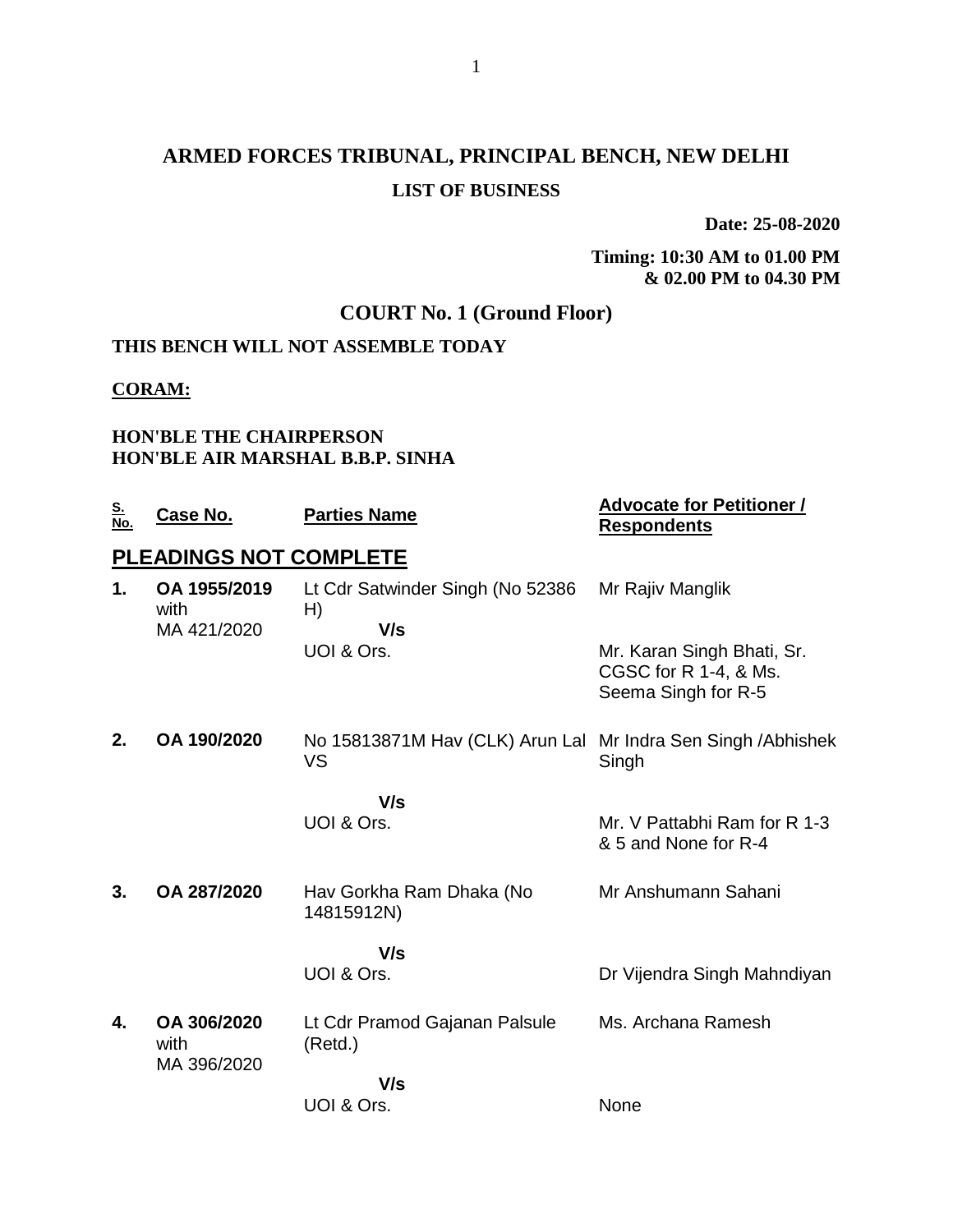| 5. | OA 422/2020         | <b>HMT Anshul Kumar Dixit (No</b><br>14665707 Y)<br>V/s | Mr Ajit Kakkar                          |
|----|---------------------|---------------------------------------------------------|-----------------------------------------|
|    |                     | UOI & Ors.                                              | Mr Karan Singh Bhati, Sr<br><b>CGSC</b> |
| 6. | OA 424/2020         | Sub Maj/M Tech (B Veh) Ram Bali<br>Patel (JC 762436 A)  | Mr SS Pandey & Associates               |
|    |                     | V/s                                                     |                                         |
|    |                     | UOI & Ors.                                              | Mr KK Tyagi                             |
| 7. | OA 425/2020<br>with | Ex Nk Balbinder Singh (14618648-<br>M)                  | Mr. Ajit Kakkar & Associates            |
|    | MA 530/2020         | V/s                                                     |                                         |
|    |                     | UOI & Ors.                                              | Mr Avdhesh Kumar Singh                  |

### **PLEADINGS COMPLETE**

### **DATES WILL BE GIVEN BY THE TRIBUNAL OFFICER - ORDERS WILL BE UPLOADED ON THE WEBSITE**

| 8.  | OA 374/2013<br>with<br>MA 1534/2017 | Wg Cdr Arunaksha Nandy,<br>deceased through LRs (Mrs Bakul<br>Nandi & Ors)<br>V/s | Mr Ansar Ahmad Chaudhary                 |
|-----|-------------------------------------|-----------------------------------------------------------------------------------|------------------------------------------|
|     |                                     | UOI & Ors.                                                                        | Dr. Vijendra Singh Mahndiyan             |
| 9.  | OA 776/2019                         | JC-341333A Nb Sub / SAC Shivjee<br>Singh Gautam                                   | Mr. SS Pandey & Associates               |
|     |                                     | V/s                                                                               |                                          |
|     |                                     | UOI & Ors.                                                                        | Ms. Suman Chauhan                        |
| 10. | OA 790/2019<br>with<br>MA 1413/2019 | Lt Col SG Upadhyay (IC 61875 N)<br>V/s                                            | Mr Indra Sen Singh And<br>Abhishek Singh |
|     |                                     | UOI & Ors.                                                                        | None for $R$ 1-3, $R$ 4 - In<br>person   |
| 11. | OA 819/2019                         | No 2608014Y Hav/PA Prabu Dass<br><b>AS</b>                                        | Mr. Indra Sen Singh/Abhishek<br>Singh    |
|     |                                     | V/s                                                                               |                                          |
|     |                                     | UOI & Ors.                                                                        | Mr. Shyam Narayan                        |
| 12. | OA 1148/2019                        | No. 10315973-F Hav/Clk Satyen                                                     | Ms. Archana Ramesh                       |
|     |                                     | V/s                                                                               |                                          |
|     |                                     | UOI & Ors.                                                                        | Mr. Rajesh Kumar Das                     |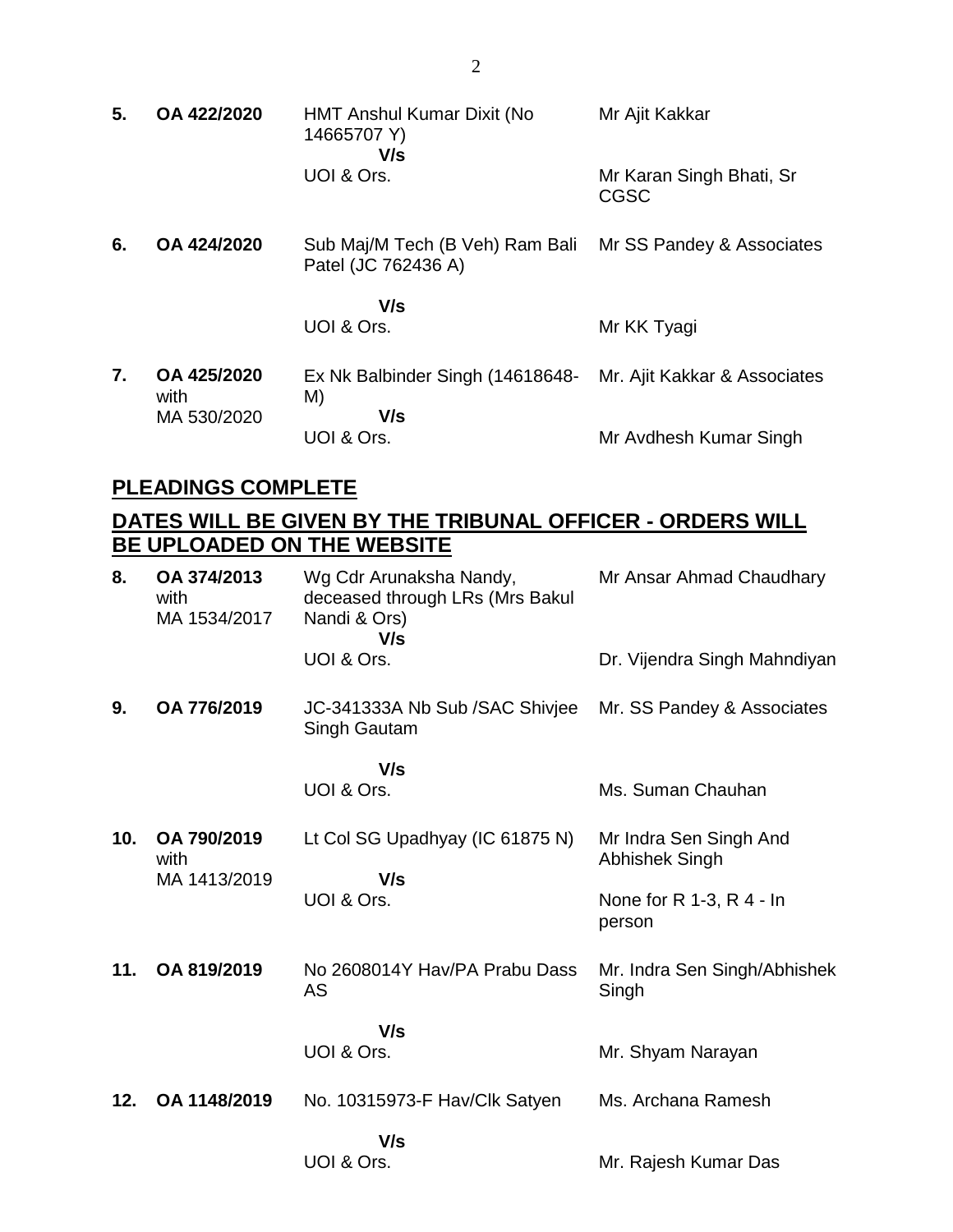| 13. | OA 1398/2019                                             | Nb Sub Muralidharan B (JC 768203 Mr Ajit Kakkar & Associates<br>P) |                                           |
|-----|----------------------------------------------------------|--------------------------------------------------------------------|-------------------------------------------|
|     |                                                          | V/s<br>UOI & Ors.                                                  | Mr. Anil Gautam                           |
| 14. | OA 1423/2019                                             | Sgt Shahid Eqwal (No 905532 T)                                     | Mr Ankur Chhibber                         |
|     |                                                          | V/s<br>UOI & Ors.                                                  | Mr Neeraj, Sr CGSC                        |
| 15. | OA 1452/2019                                             | No. 714856-A LAC SS Yadav                                          | Mr. O P Bhadani                           |
|     |                                                          | V/s<br>UOI & Ors.                                                  | Dr Vijendra Singh Mahndiyan               |
| 16. | OA 1790/2019                                             | JC-299941X Sub (TIFC) Janardan<br>Singh Yadav                      | Mr. S S Pandey & Associates               |
|     |                                                          | V/s<br>UOI & Ors.                                                  | Mr. Shyam Narayan                         |
| 17. | OA 1791/2019<br>with<br>MA 738/2020                      | JC-271663Y Sub (AIG) Rajinder<br>Singh                             | Mr. SS Pandey & Associates                |
|     |                                                          | V/s<br>UOI & Ors.                                                  | Mr. Prabodh Kumar                         |
| 18. | TA 1/2020                                                | JC-270040H Ex Nb Sub Neki Ram                                      | Mr. V S Kadian                            |
|     | (TA 7/2012)<br>(RB, Jaipur)<br>(WPC 218/2009) UOI & Ors. | V/s                                                                | Mr. Karan Singh Bhati, Sr.<br><b>CGSC</b> |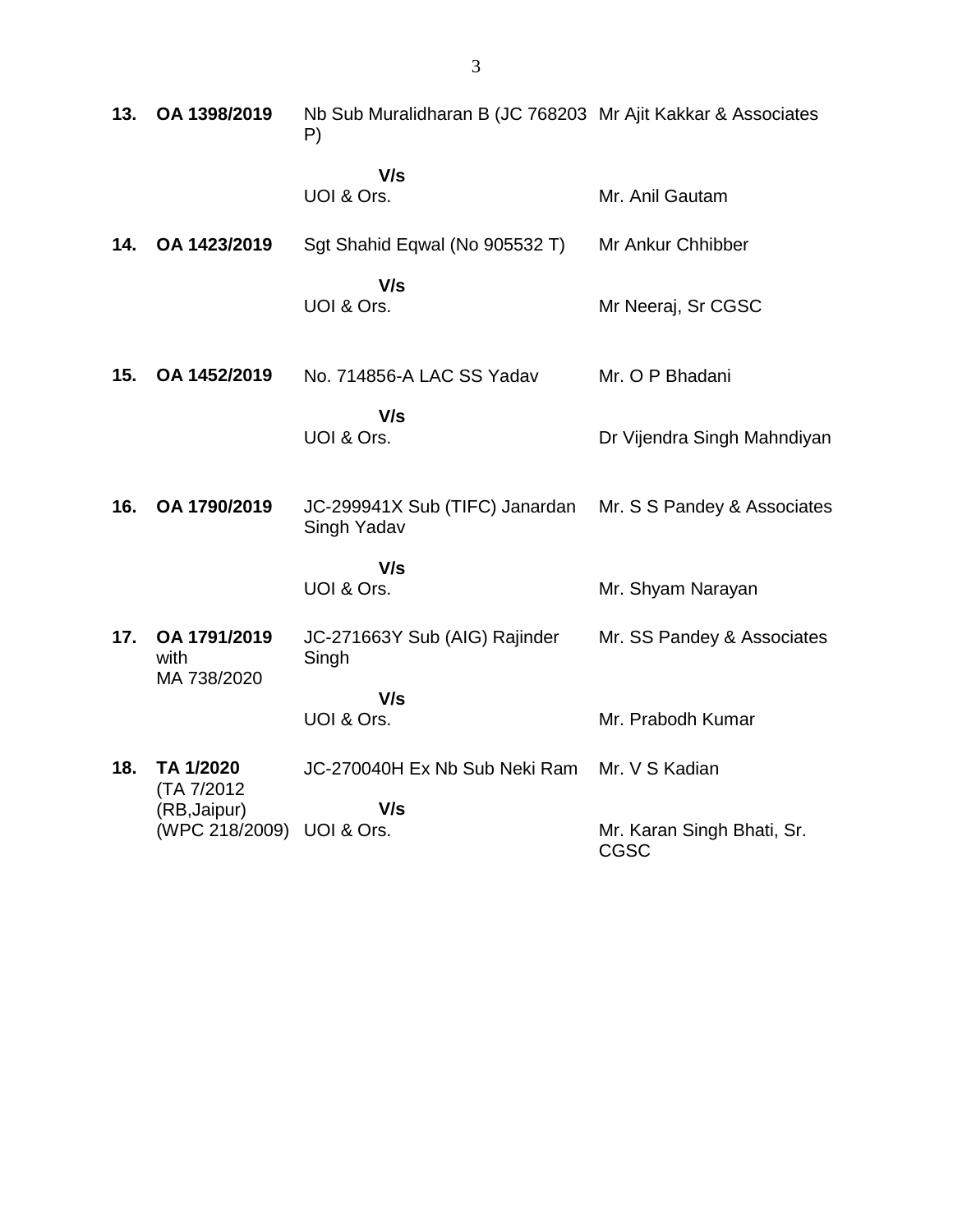## **ARMED FORCES TRIBUNAL, PRINCIPAL BENCH, NEW DELHI LIST OF BUSINESS**

**Date: 25-08-2020**

#### **Timing: 10:30 AM to 01.00 PM & 02.00 PM to 04.30 PM**

### **COURT No. 2 (Ground Floor)**

#### **CORAM:**

#### **HON'BLE MS. JUSTICE SUNITA GUPTA HON'BLE LT. GEN. PHILIP CAMPOSE**

| <u>S.</u><br>No. | <u>Case No.</u>                      | <b>Parties Name</b>                                                                                                                   | <b>Advocate for Petitioner /</b><br><b>Respondents</b> |
|------------------|--------------------------------------|---------------------------------------------------------------------------------------------------------------------------------------|--------------------------------------------------------|
|                  | <b>ADMISSION MATTERS</b>             |                                                                                                                                       |                                                        |
| 1.               | OA 960/2019<br>with<br>MA 1618/2019  | Lt Cdr Romeo Sharma (51874-W)<br>(Retd.)                                                                                              | Mr. Sukhjinder Singh                                   |
|                  |                                      | V/s<br>UOI & Ors.                                                                                                                     | Mr. Neeraj, Sr. CGSC                                   |
| 2.               | OA 1097/2019                         | No. 2948082-N Nb Sub Babu Singh Mr. S S Pandey & Associates<br>(Since Deceased) (Represented<br>Thru his wife Smt. Vimla Devi)<br>V/s |                                                        |
|                  |                                      | UOI & Ors.                                                                                                                            | Ms. Suman Chauhan                                      |
| 3.               | OA 1130/2019                         | 1097136 Hony Nb Sub Shri Ram<br>(Since Deceased) (Represented<br>through his wife Smt Bhuri Devi)<br>V/s                              | Mr. SS Pandey & Associates                             |
|                  |                                      | UOI & Ors.                                                                                                                            | Mr. Arvind Kumar                                       |
| 4.               | OA 1301/2019<br>with<br>MA 2042/2019 | No. 292231-B Ex Sgt Mohanta<br><b>Kumar Bhat</b>                                                                                      | Mr. U S Maurya                                         |
|                  |                                      | V/s<br>UOI & Ors.                                                                                                                     | Mr. Ashok Chaitanya                                    |
| 5.               | OA 2295/2019<br>with<br>MA 3202/2019 | Smt Punam Devi Wd/o Nk Rajeev<br>Teotia (No 3198254 H)                                                                                | Mr DS Kauntae                                          |
|                  |                                      | V/s<br>UOI & Ors.                                                                                                                     | Ms. Jyotsna Kaushik                                    |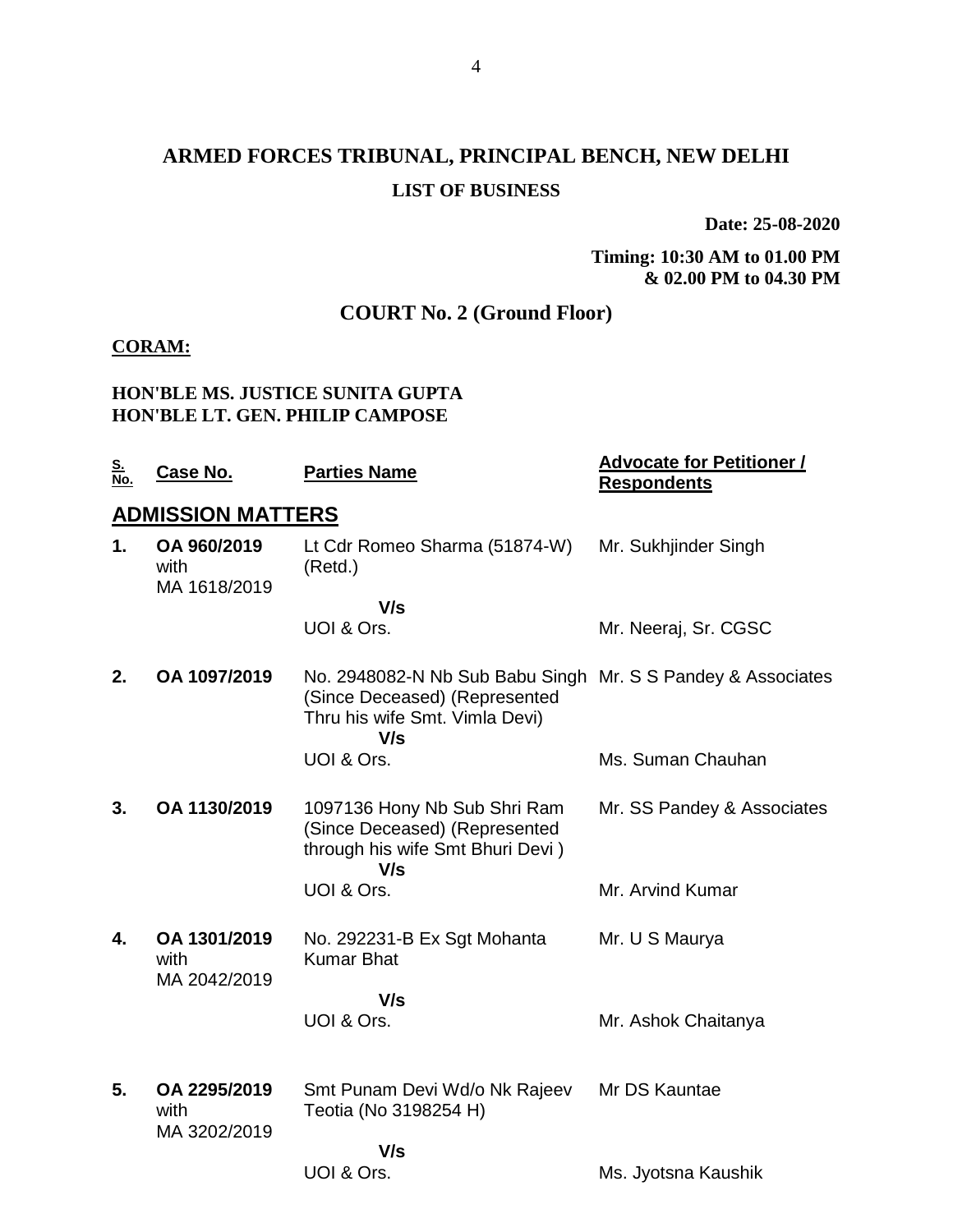- **6. OA 458/2020** with MA 574/2020 Ex Sgt Rajesh Kumar Pandey (No 742908 N)  **V/s** UOI & Ors. Mr Praveen Kumar Mr. Neeraj Sr CGSC **7. OA 638/2020** with MA 773/2020 2875968A Ex Hav Balbir Singh  **V/s** UOI & Ors. Mr. JP Sharma & Associates Mr Niranjana Das **8. OA 1067/2020** with MA 1218/2020 JWO Paul Peter (Retd) (No 684193)  **V/s** UOI & Ors. Mr Manoj Kr Gupta None **9. OA 1068/2020** with MA 1219/2020 Col Pradeep Goswami (IC-58316X)  **V/s** UOI & Ors. Mr Ajit Kakkar & Mrs. Arpita Goswami None **10. OA 1069/2020** with MA 1220/2020 Ex Hony Nb Sub Prem Lal Kotnala (7088472-X)  **V/s** UOI & Ors. Mr Praveen Kumar None **11. OA 1070/2020** with MA 1221/2020 IC-73151F Maj Devesh Singh Airy  **V/s** UOI & Ors. Mr. S. S. Pandey & Associates None **12. OA 1071/2020** with MA 1223/2020 POELA Suvajit Majumdar (No 126738) Mr Manoj Kr Gupta (Retd)  **V/s** UOI & Ors. None **13. OA 1072/2020** IC-46772W Col Madhu Kanzhully  **V/s** UOI & Ors. Mr. S. S. Pandey & Associates None **MA (EXECUTION)**
- **14. MA 534/2019** in OA 1706/2017 Hav L Suresh (No.15321134X)  **V/s** UOI & Ors Ms. Archana Ramesh Mr. K K Tyagi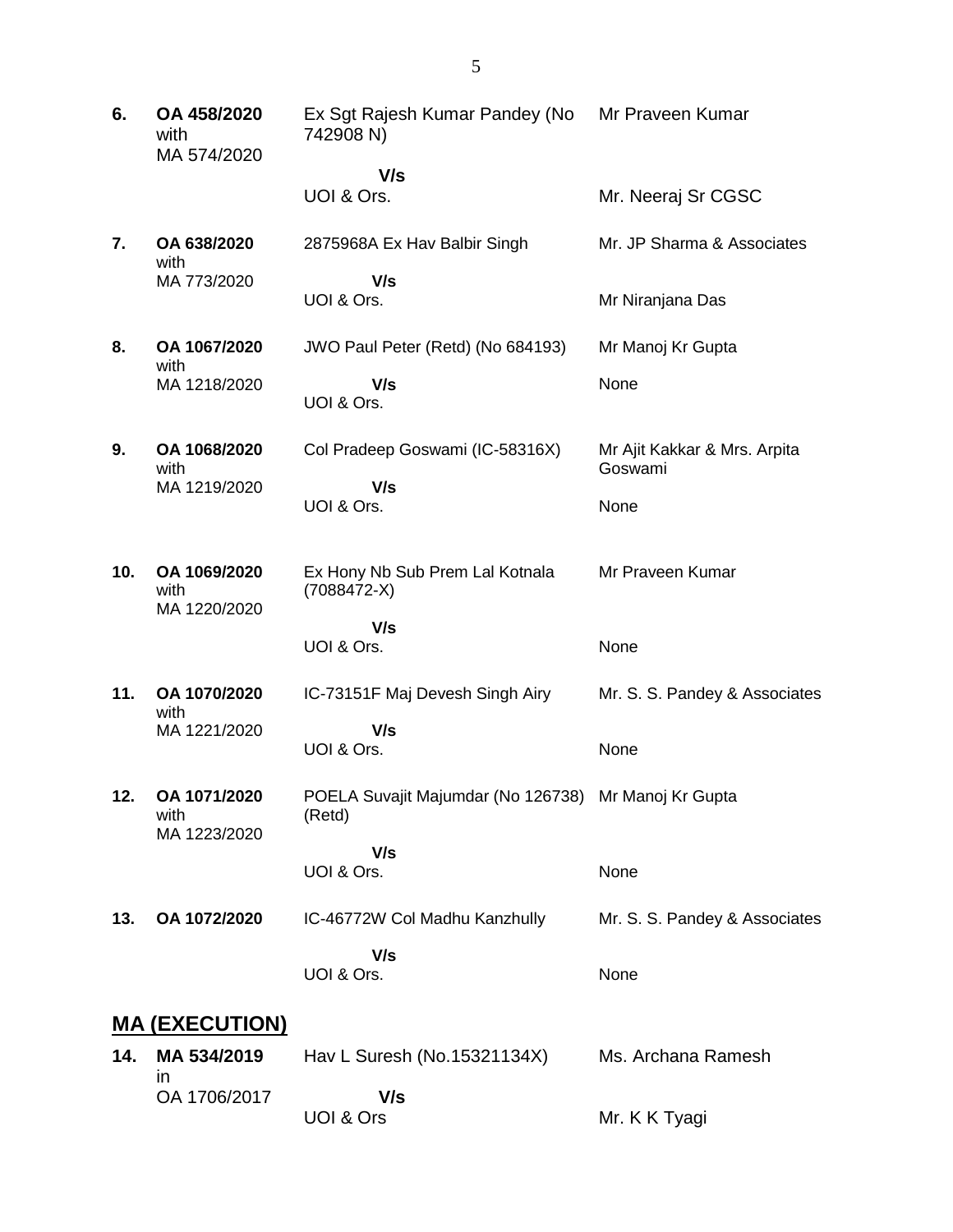| 15. | MA 545/2019<br>ın                            | Ex Sep Shevendra Kumar Chauhan Ms Archana Ramesh                         |                              |
|-----|----------------------------------------------|--------------------------------------------------------------------------|------------------------------|
|     | OA 591/2018                                  | V/s<br>UOI & Ors                                                         | Mr. K K Tyagi                |
| 16. | MA 2095/2019<br>$\mathsf{I}$                 | Ex Chera Somnath Sahu (181040-<br>F)                                     | Mr Ved Prakash               |
|     | OA 753/2018                                  | V/s<br>UOI & Ors                                                         | Mr Arvind Patel              |
| 17. | MA 2872/2019<br>$\mathsf{I}$<br>OA 1320/2018 | JC 762430Y Sub Satyendra Kumar Mr SS Pandey & Associates<br>Singh (Retd) |                              |
|     |                                              | V/s<br>UOI & Ors                                                         | Mr Rajesh Kumar Das          |
| 18. | MA 91/2020<br>$\mathsf{I}$<br>OA 1014/2016   | Ex Nb Ris Ganga Dhar (JC 235605 Mr Virender Singh Kadian<br>K)           |                              |
|     |                                              | V/s<br>UOI & Ors                                                         | Mr. Satya Ranjan Swain       |
|     | <u>MA (OTHERS)</u>                           |                                                                          |                              |
| 19. | MA 426/2020 &<br>MA 427/2020                 | UOI & Anr                                                                | Dr. Vijendra Singh Mahndiyan |
|     | $\mathsf{I}$<br>OA 150/2016                  | V/s<br>Maj R N Malik (Retd)                                              | None                         |
| 20. | MA 770/2020                                  | Col Kamala Kanta Das (Retd)                                              | Mr Alok Kishor               |
|     | <i>in</i><br>OA 191/2016                     | V/s<br>UOI & Ors                                                         | Mr. Prabodh Kumar            |
| 21. | MA 1217/2020<br>in                           | Col Vipin Raj Singh Sirohi (IC 54492X)                                   | Ms. Archana Ramesh           |
|     | OA (Appeal)<br>237/2019                      | V/s<br>UOI & Ors                                                         | Mr. Harish V Shankar         |
| 22. | MA 1222/2020<br>in                           | UOI & Ors.                                                               | Mr. A K Gautam               |
|     | OA 22/2012<br>and<br>OA 79/2012              | V/s<br>Cdr N Rajesh Kumar                                                | Mr. Sukhjinder Singh         |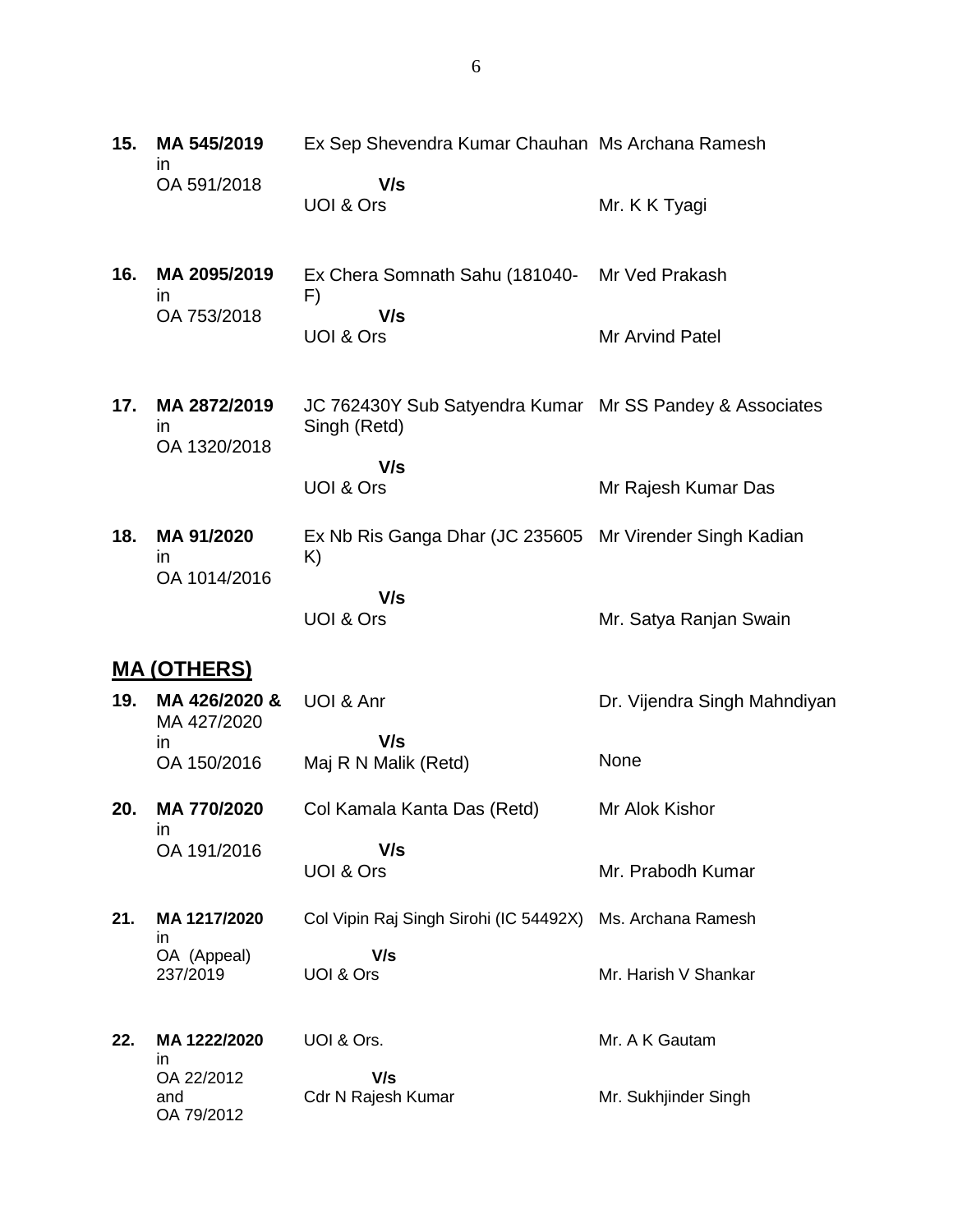| <u>RAs</u>  |                                                     |                                                          |                                               |
|-------------|-----------------------------------------------------|----------------------------------------------------------|-----------------------------------------------|
| 23.         | RA 55/2019<br>in<br>OA 1568/2018                    | No. 14459565-M Ex Rect Avatar<br>Yadav                   | Mr. Chaitanya Agarwal                         |
|             |                                                     | V/s<br>UOI & Ors.                                        | Mr. Satya Ranjan Swain                        |
| 24.         | RA 56/2019<br>with MA                               | UOI & Ors.                                               | Mr. Prabodh Kumar                             |
|             | 2380/2019<br>in<br>OA 535/2016                      | V/s<br>IC-24803L Lt Col M S Bedi (Retd.)                 | Mr. Indra Sen Singh                           |
| <b>WITH</b> |                                                     |                                                          |                                               |
| 25.         | MA 2898/2019<br>in OA 535/2016                      | IC-24803 Lt Col MS Bedi (Retd)                           | Mr Indra Sen Singh/Abishek<br>Singh           |
|             |                                                     | V/s<br>UOI & Ors                                         | Mr Prabodh Kumar                              |
|             | <b>PLEADINGS NOT COMPLETE</b>                       |                                                          |                                               |
| 26.         | OA 1632/2017                                        | Ex Sep (Hav) Kuldeep Singh                               | Mr. A K Trivedi                               |
|             |                                                     | V/s<br>UOI & Ors.                                        | Ms Jyotsana Kaushik                           |
| 27.         | OA 1866/2018                                        | IC-41689P Col Kamal Kishore Pant Mr. VS Kadian<br>(Retd) |                                               |
|             |                                                     | V/s                                                      |                                               |
|             |                                                     | UOI & Ors.                                               | Mr V Pattabhi Ram                             |
| 28.         | OA 2031/2018<br>with                                | 13657001 Ex Hav (Nb Sub Manik<br>Chand                   | Mr. VS Kadian                                 |
|             | MA 2243/2018                                        | V/s<br>UOI & Ors.                                        | Mr. Avdhesh Kumar Singh                       |
|             |                                                     |                                                          |                                               |
| 29.         | OA (Appeal)<br>1978/2019<br>with                    | Ex Sep Surendra Singh<br>(No.149367752M)                 | Mr. Ajit Kakkar                               |
|             | MA 2854/2019 &                                      | V/s                                                      |                                               |
|             | 1131/2020<br>(OA (Appeal)<br>1/2019<br>(RB, Jaipur) | UOI & Ors.                                               | Mr Shyam Narayan                              |
| 30.         | OA (Appeal)<br>2340/2019                            | IC-73354L Maj Manish Kumar                               | Mr. Mohammed Mujeeb & Mr.<br>Ashar Rai Mujeeb |
|             | with                                                | V/s                                                      |                                               |
|             | MA 355/2020                                         | UOI & Ors.                                               | Mr. Karan Singh Bhati, Sr.<br><b>CGSC</b>     |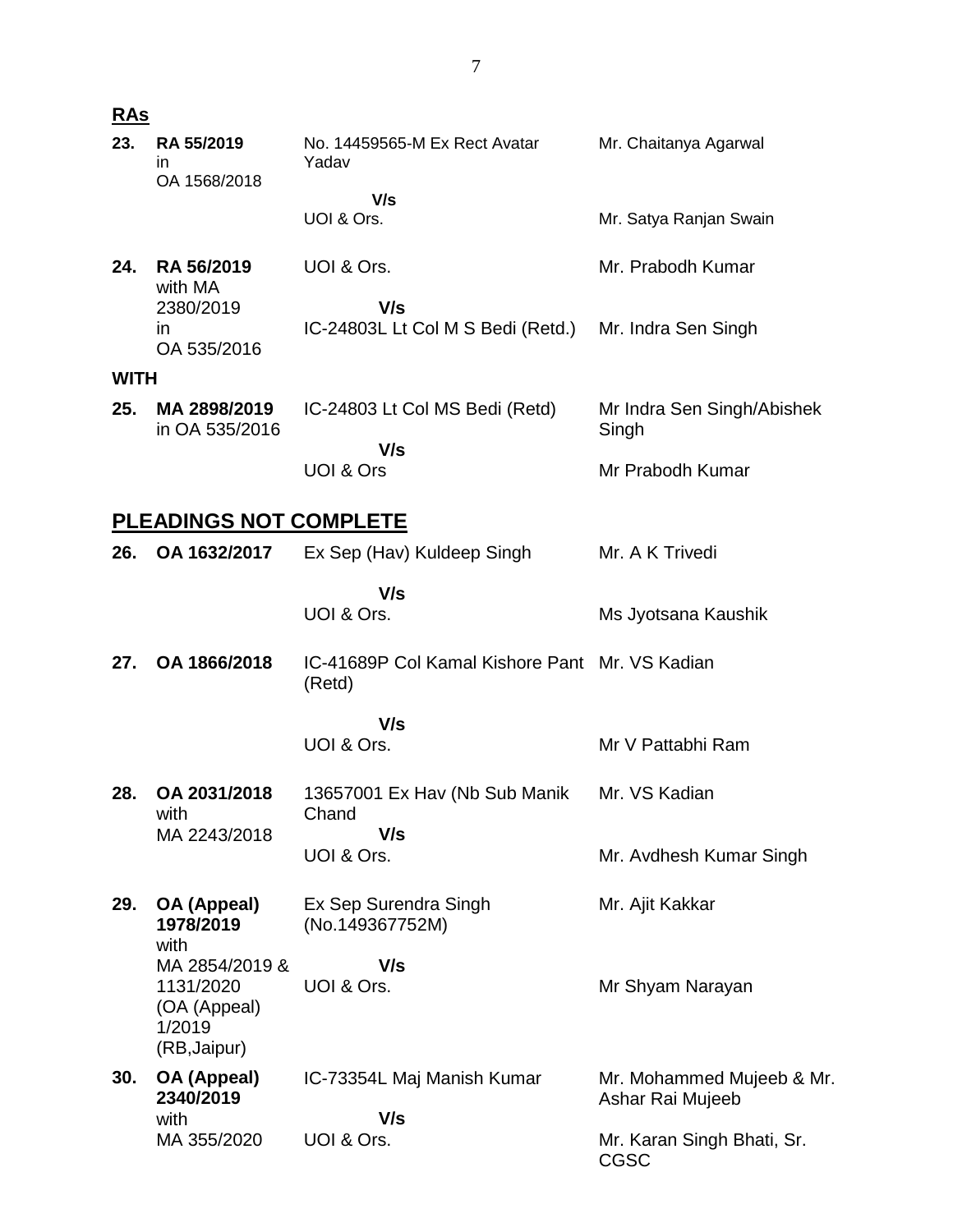**31. OA 268/2020** with MA 338/2020 & 996/2020 No. 727404-A JWO Sanjay Kumar Mr. Ajeet Yadav & Mr. Rakesh Mishra  **V/s** UOI & Ors. Kr Singh Mr. Prabodh Kumar

#### **PART HEARD**

| 32. OA 335/2017<br>with | Smt. Meena Devi Rajoria | Mr. S M Dalal                |
|-------------------------|-------------------------|------------------------------|
| MA 276/2017             | V/s                     |                              |
|                         | UOI & Ors.              | Dr. Vijendra Singh Mahndiyan |

#### **PLEADINGS COMPLETE**

### **DATES WILL BE GIVEN BY THE TRIBUNAL OFFICER - ORDERS WILL BE UPLOADED ON THE WEBSITE**

| 33. | OA 832/2015                          | Col (Retd) Rajendra Kumar Rastogi Applicant in person             |                              |
|-----|--------------------------------------|-------------------------------------------------------------------|------------------------------|
|     |                                      | V/s<br>UOI & Ors.                                                 | Mr Anil Gautam               |
| 34. | OA 1533/2017<br>with                 | Smt Sukh Varsha Sharma (W/d of<br>IC 29112-H Late Maj R K Sharma) | Mr. S M Dalal                |
|     | MA 2255/2018                         | V/s<br>UOI & Ors.                                                 | Dr. Vijendra Singh Mahndiyan |
| 35. | OA 1807/2018<br>with<br>MA 1187/2019 | No. 14603242-F Ex Cfn Ashok<br><b>Kumar Singh</b>                 | Mr. S S Pandey & Associates  |
|     |                                      | V/s<br>UOI & Ors.                                                 | Mr. Tarunvir Singh Khehar    |
| 36. | OA 2012/2018<br>with<br>MA 2207/2018 | 2800577N Sep Lamkhade Anil<br>Rangnath                            | Mr. VS Kadian                |
|     |                                      | V/s<br>UOI & Ors.                                                 | Mr. K K Tyagi                |
| 37. | OA 116/2019<br>with<br>MA 514/2019   | MR-04532X Col Narendra Pratap<br>Singh (Retd)<br>V/s              | Mr. SS Pandey & Associates   |
|     |                                      | UOI & Ors.                                                        | Mr. Neeraj Sr. CGSC          |
| 38. | OA 307/2019                          | Air Cmde NPS Taprial (Retd) (No<br>17376 S)                       | Ms Pallavi Awasthi           |
|     |                                      | V/s<br>UOI & Ors.                                                 | Mr. Anil Gautam              |
|     |                                      |                                                                   |                              |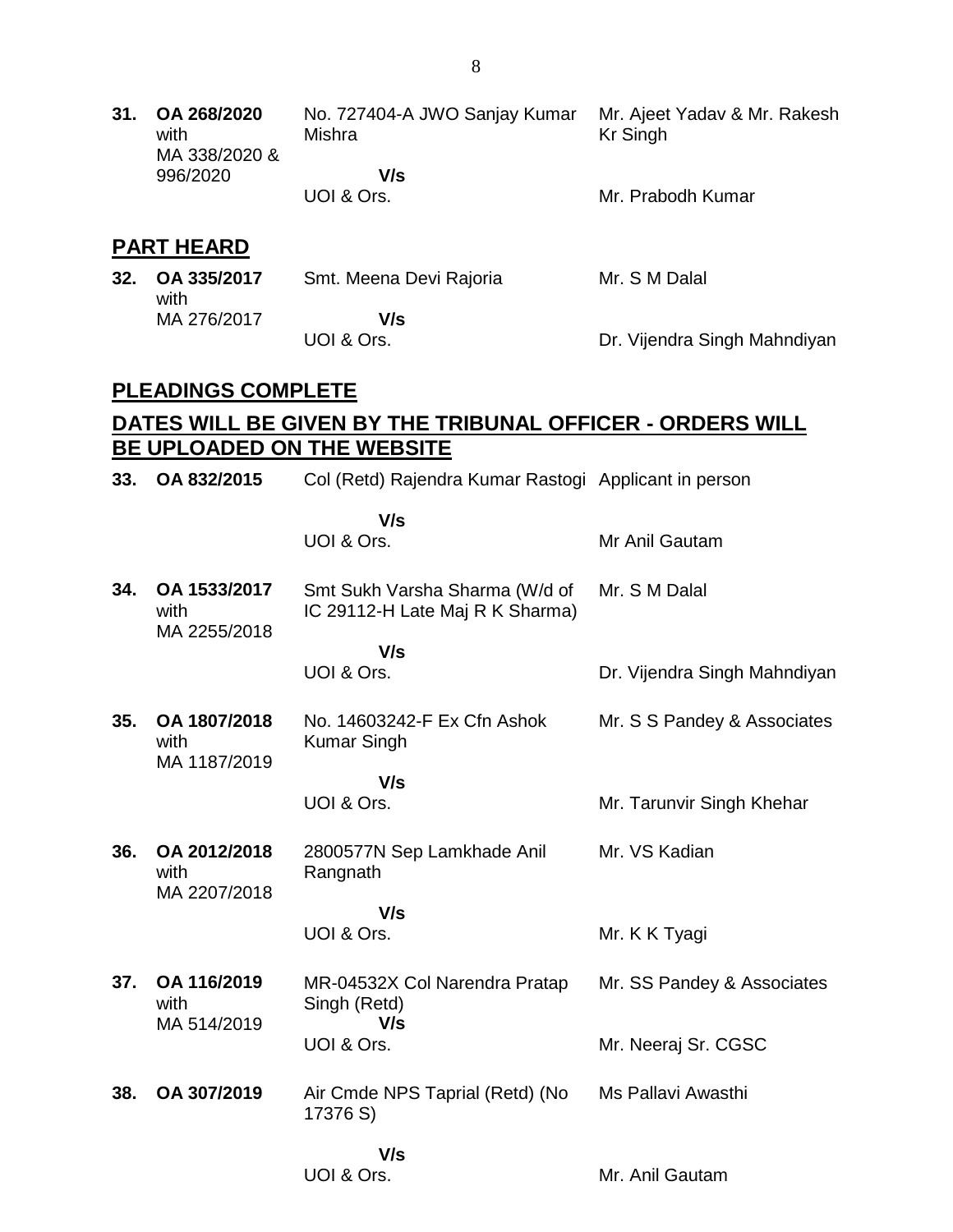**39 OA 547/2019** with MA 1586/2019 No 17220A Gp Capt SK Choudhary Mr. SS Pandey & Mr. (Retd)  **V/s** UOI & Ors. Abhishek R Shukla Mr. V S Tomar **40. OA 775/2019** with MA 1376/2019 Col Shree Ram Singh (Retd) (IC 47499 Y)  **V/s** UOI & Ors. Mr T Parshad Mr. S D Windlesh **41. OA 828/2019** Lt Col Sanjay Dalal (Retd) (IC-51155X)  **V/s** UOI & Ors. Mr. Ajit Kakkar & Associates Mr. Harish V Shankar **42. OA 968/2019** with MA 1636/2019 Mrs Geetu Vaid W/O Late Sqn Ldr Anuj Vaid (18264)  **V/s** UOI & Ors. Mr Baljeet Singh Mr. Harish V Shankar **43. OA 969/2019** Gp Capt Harshad Narendra Gabhare (Retd) (No 21519)  **V/s** UOI & Ors. Mr Baljeet Singh Mr. K K Tyagi **44. OA 1119/2019** with MA 1812/2019 Ex Nk Udaya Kumar Das (No 14578903 H)  **V/s** UOI & Ors. Mr Ajit Kakkar & Associates Ms. Suman Chauhan **45. OA 1264/2019** Gp Capt K Manoharan (17751- S)(Retd.)  **V/s** UOI & Ors. Mr. Ajai Bhalla Mr. Neeraj, Sr. CGSC **46. OA 1763/2019** with MA 557/2020 IC-69477A Maj Abhishek Raheja  **V/s** UOI & Ors. Mr. Rajiv Manglik Mr Karan Singh Bhati, Sr CGSC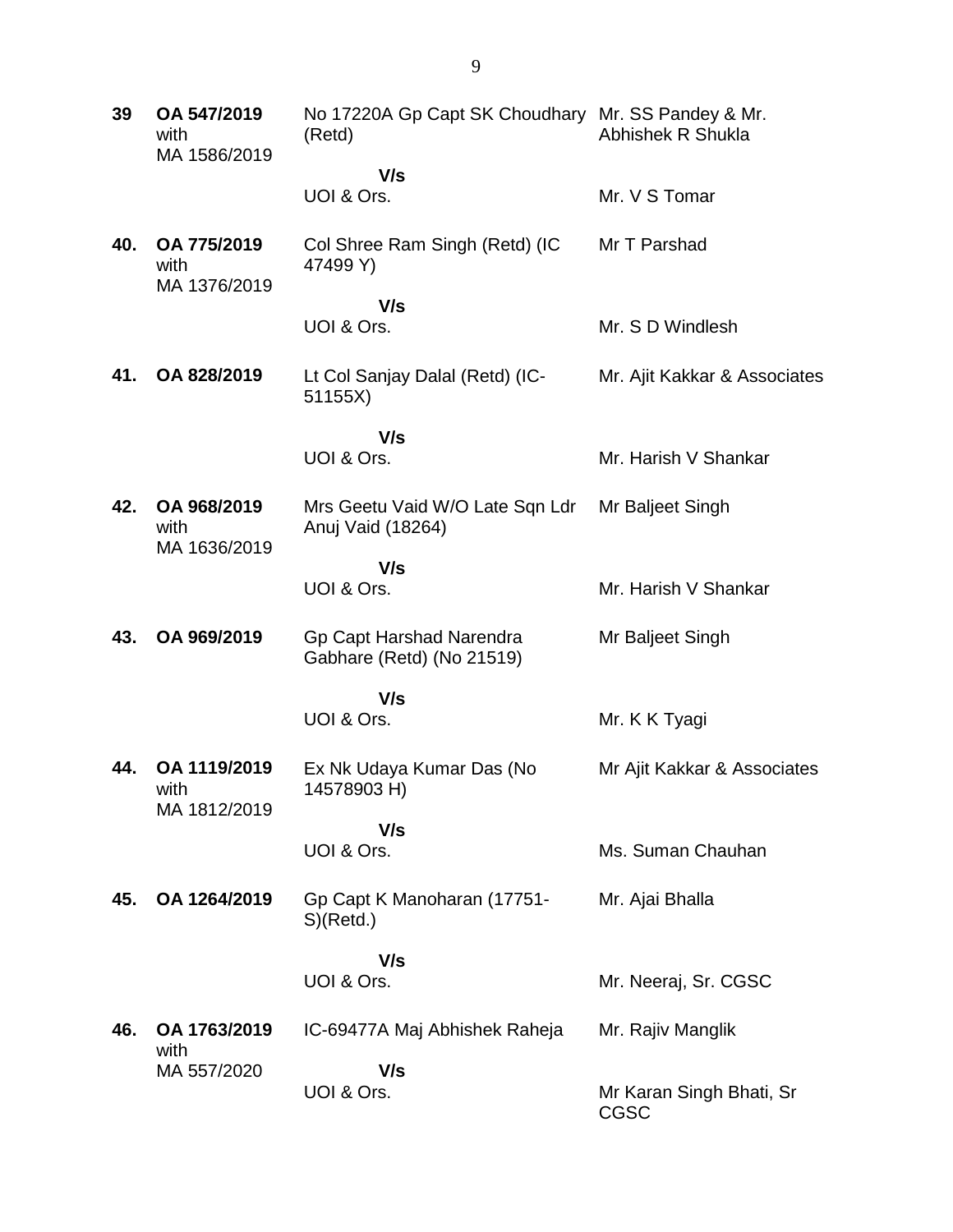# **ARMED FORCES TRIBUNAL, PRINCIPAL BENCH, NEW DELHI LIST OF BUSINESS**

**Date: 25-08-2020**

**Timing: 11:00 AM**

### **PRINCIPAL REGISTRAR COURT**

| <u>S.<br/>No.</u> | <u>Case No.</u>                 | <b>Parties Name</b>                                       | <b>Advocate for Petitioner /</b><br><b>Respondents</b> |
|-------------------|---------------------------------|-----------------------------------------------------------|--------------------------------------------------------|
|                   | <b>For Appearance/Direction</b> |                                                           |                                                        |
| 1.                | OA 66/2019                      | Ex LS (GS II) Vinay Kumar (No<br>134626 W)                | Mr A.K. Trivedi & Associates                           |
|                   |                                 | V/s                                                       |                                                        |
|                   |                                 | UOI & Ors.                                                | Mr. Shyam Narayan                                      |
| 2.                | OA 1429/2019                    | Ex AC (U/T) Karan Singh (No<br>7000213)                   | Mr Baljeet Singh                                       |
|                   |                                 | V/s                                                       |                                                        |
|                   |                                 | UOI & Ors.                                                | Mr VS Tomar for R 1 to 3 & 5,<br>Mr JS Arora for R-4   |
| 3.                | OA 1661/2019                    | JC-375010K Ex Hony Sub Maj<br>Prem Singh                  | Mr. Ajit Kakkar & Associates                           |
|                   |                                 | V/s                                                       |                                                        |
|                   |                                 | UOI & Ors.                                                | Mr. Neeraj, Sr. CGSC                                   |
| 4.                | OA 1663/2019                    | No. 23086 Gp Capt A S Kumaran<br>(Retd.)                  | Mr. Baljeet Singh                                      |
|                   |                                 | V/s                                                       |                                                        |
|                   |                                 | UOI & Ors.                                                | Mr. K K Tyagi                                          |
| 5.                | OA 1752/2019<br>with            | JC-763673W Ex Sub Randhir Singh Mr. Virender Singh Kadian |                                                        |
|                   | MA 2663/2019                    | V/s                                                       |                                                        |
|                   |                                 | UOI & Ors.                                                | Mr. A K Gautam                                         |
| 6.                | OA 1836/2019                    | Ex JWO Chandra Kumar Dixit (No<br>704780T)                | Mr. Baljeet Singh                                      |
|                   |                                 | V/s                                                       |                                                        |
|                   |                                 | UOI & Ors.                                                | Mr. Arvind Kumar                                       |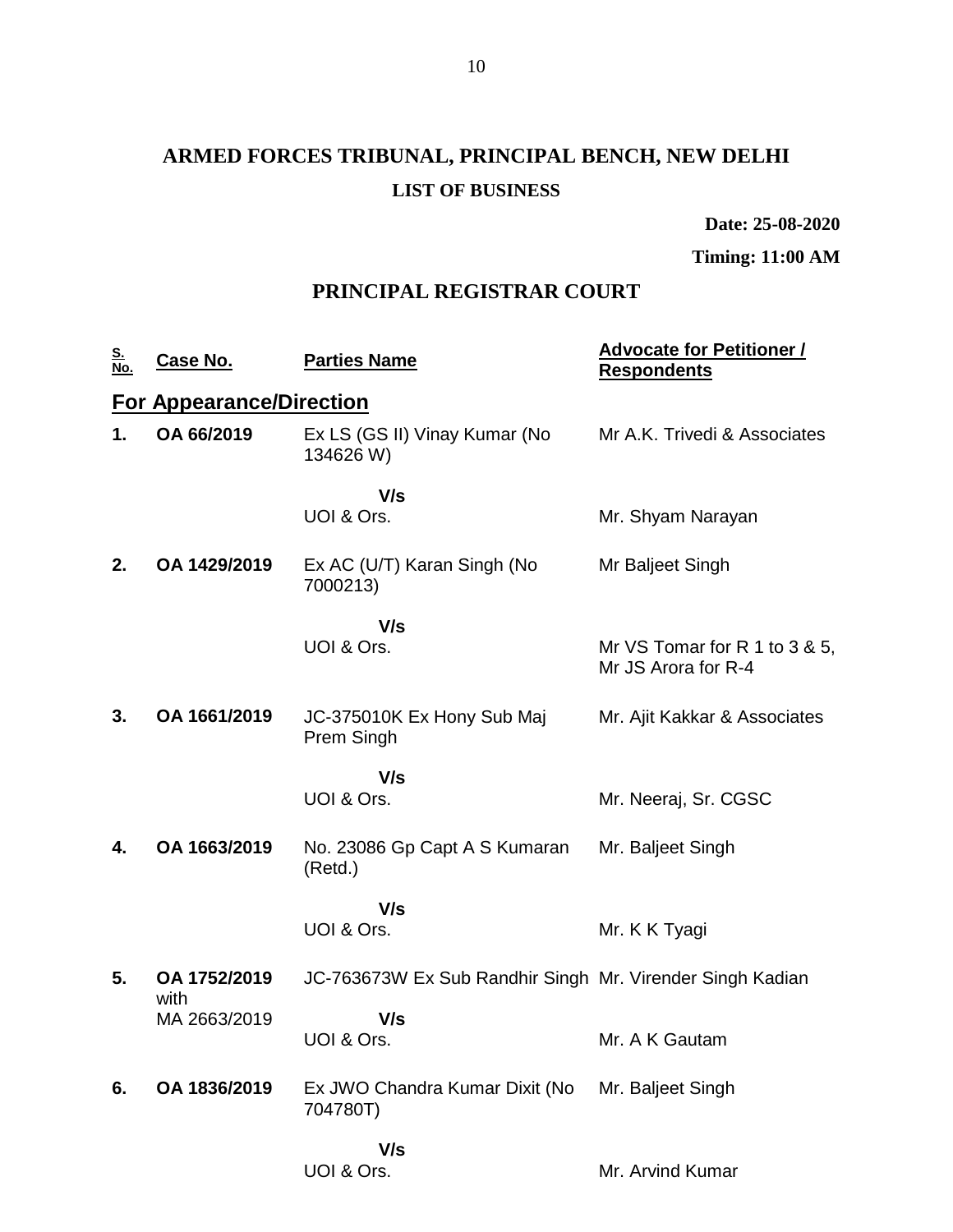Mr. BS Chaudhary

Ms. Suman Chauhan

Mr. Harish V Shankar

 **V/s** UOI & Ors. Mr. Neeraj, Sr. CGSC **8. OA 1908/2019** Ex JWO Ramvir Sharma (No 690692)  **V/s** UOI & Ors. Mr. Baljeet Singh Mr. Y P Singh **9. OA 1909/2019** No. 24232-S Wg Cdr Eswara Raghuraj (Retd.)  **V/s** UOI & Ors. Mr. Baljeet Singh Mr. J S Rawat **10. OA 1912/2019** MA 2799/2019 Air Cmde NN Reddy (NO 17455K)  **V/s** Mr Ajit Kakkar

UOI & Ors.

**7. OA 1907/2019** with

with

MA 2790/2019

**11. OA 1914/2019** Ex AC(U/T) Ashok Kumar Soni (7002753-K) Mr. Ajit Kakkar

> **V/s** UOI & Ors.

**12. OA 1918/2019** with MA 2802/2019 JC-211414W Ex Sub Narendra Bahadur Chhetri Mr VS Kadian

> **V/s** UOI & Ors.

None

**13. OA 1920/2019** with MA 2804/2019 Nb Sub Karve Babasen Ishwara (JC 286443 M) Mr Virender Singh Kadian

 **V/s** UOI & Ors.

Mr. K K Tyagi

**14. OA 1954/2019** with MA 2824/2019 Ex HFO Ambika Prasad (No 647742 R) Mr Ved Prakash

Mr Prabodh Kumar